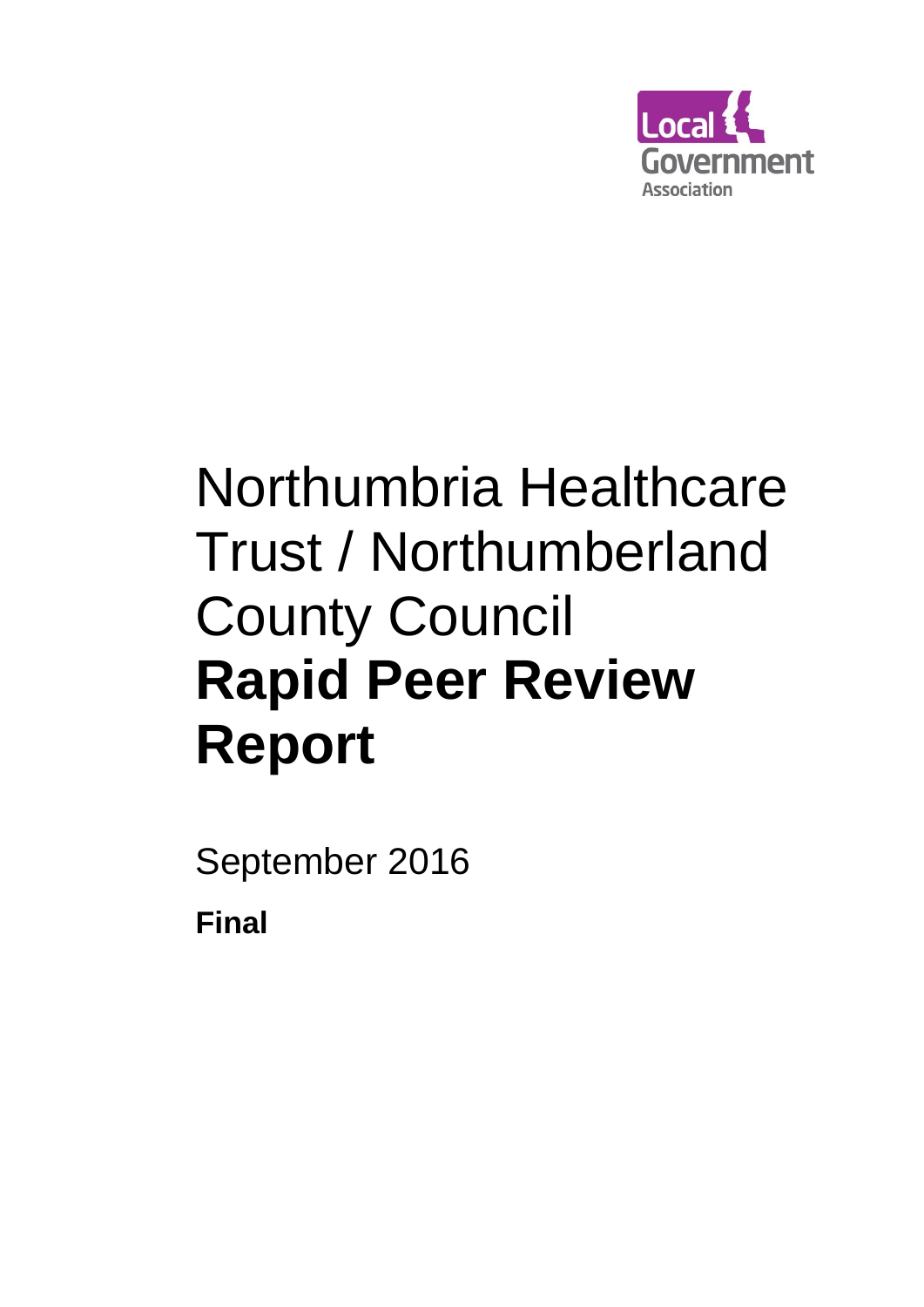## Report **Background**

1. Northumberland County Council requested that the Local Government Association undertake a Rapid Adults Peer Review at the Council. The work was commissioned by Vanessa Bainbridge, Director of Adult & Community Care Services, Northumbria Healthcare NHS Foundation Trust who was the client for this work. She was seeking a view on the effectiveness of assessments for older people. The Trust intends to use the findings of this rapid peer review as a marker on its improvement journey. The specific scope of the work was:

#### **Scope:**

"Central to the review will be the formal assessment process which we have introduced to meet the requirements of the Care Act".

Please comment on:

- What we are trying to do
- How we are trying to do it
- Where we have got to so far
- 2. A peer review is designed to help an authority and its partners assess current achievements, areas for development and capacity to change. The peer review is not an inspection. Instead it offers a supportive approach, undertaken by friends – albeit 'critical friends'. It aims to help an organisation identify its current strengths, as much as what it needs to improve. But it should also provide it with a basis for further improvement.
	- 3.The members of the peer review team were:
		- **Richard Parry**, Director for Commissioning, Public Health and Adult Social Care, Kirklees MBC
		- **Claire Bearder**, Group Manager Access and Safeguarding, Nottinghamshire County Council
		- **Avril Mayhew**, Senior Advisor, Care and Health Improvement Programme, Local Government Association
		- **David Knighton**, Performance Manager, Durham County Council
		- **Marcus Coulson**, Review Manager Local Government Association
- 4. The team were on-site for one-day on Thursday 1<sup>st</sup> September 2016 with one member of the team doing an analysis of the performance management activity at the Trust before we were onsite. The programme for the day including activities designed to enable members of the team to meet and talk to a range stakeholders. These activities included:
	- interviews with officers
	- focus groups and interviews with managers, practitioners, frontline staff and people who access services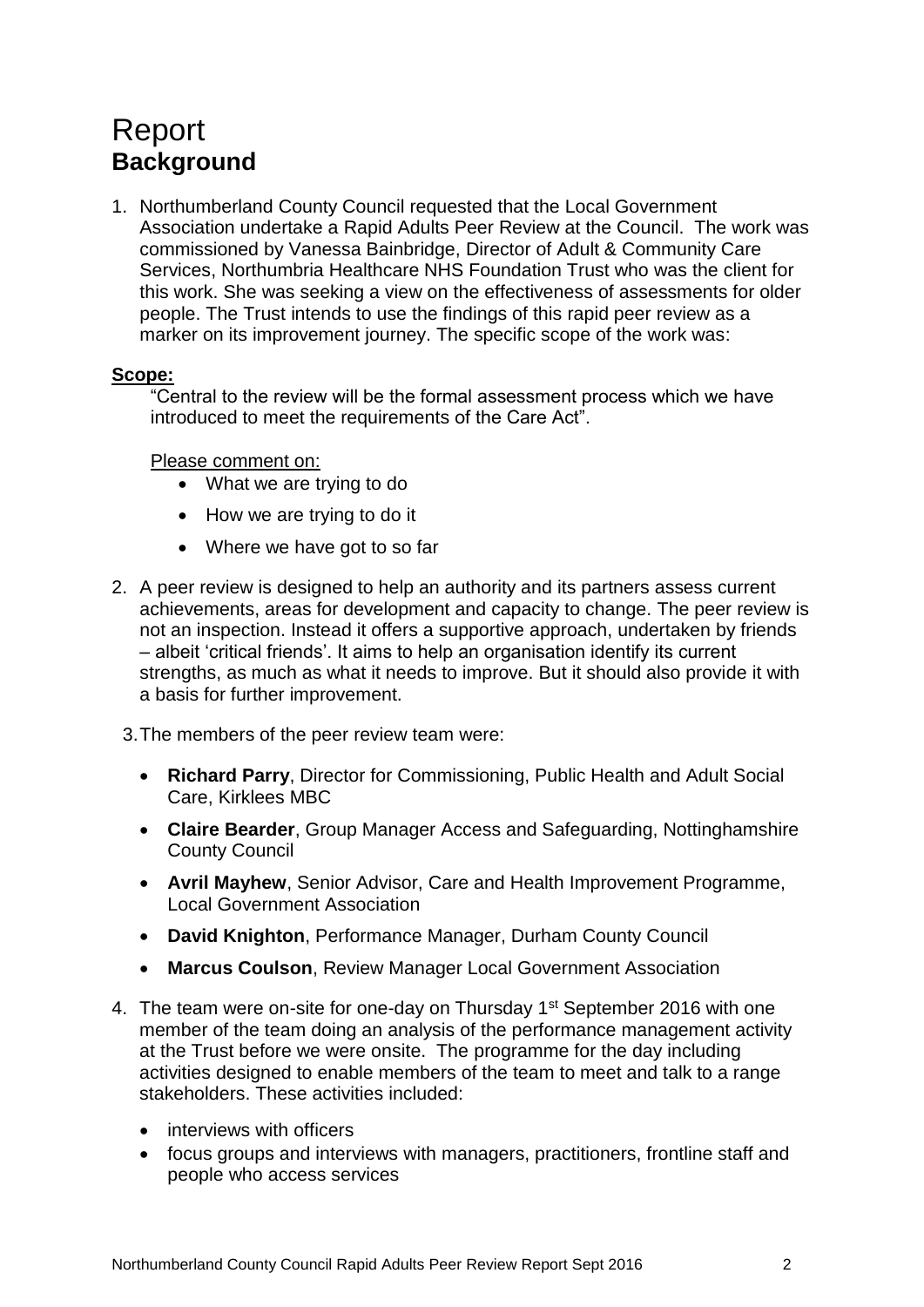- reading documents provided by the Council, including a self-assessment of progress, strengths and areas for improvement
- 5. The peer review team would like to thank the staff, people using services, carers and partners for their open and constructive responses during the day. The team was made very welcome and would in particular like to thank Vanessa Bainbridge, Director of Adult & Community Care Services Northumbria Healthcare NHS Foundation Trust and Helen Mason, Senior Manager Governance, Risk and Audit, Northumbria Healthcare/ Northumberland County Council, and their team for their invaluable assistance in planning and undertaking this review.
- 6. Our feedback to the Council on the day of the review covered the key messages in the presentation and a discussion of the relevant issues took place with Vanessa, Helen and their team. This report covers the issues raised.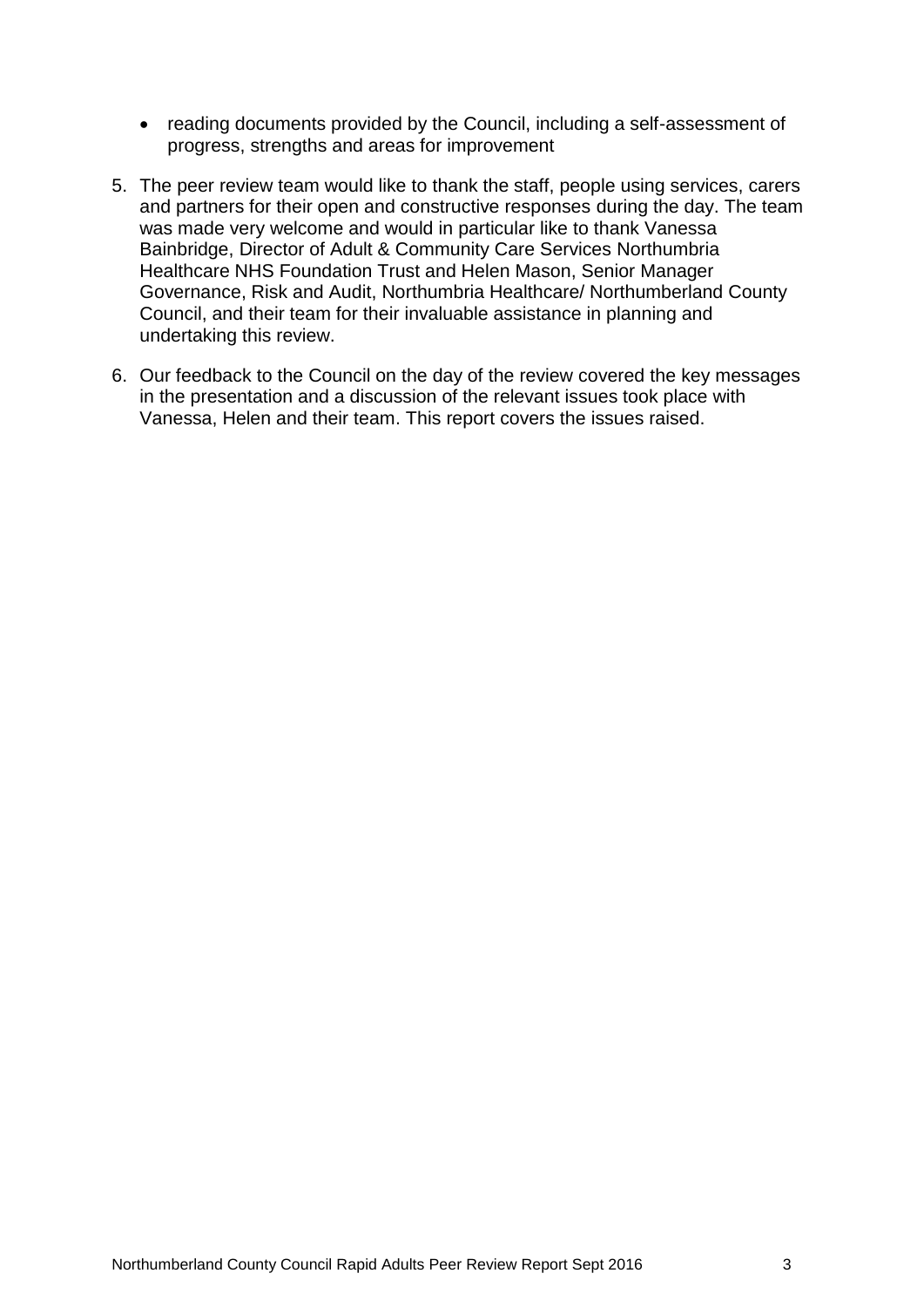#### **Key Messages 1**

- Strong history of integrated service that do feel culturally integrated
- Well led
- High levels of reported staff happiness
- Good user satisfaction feedback
- Care Act assessment processes appear robust
- A lot of strong prevention activity
- Culture of continuous improvement
- Well run business with good information effectively used
- Process strong and systematised but less focus on outcomes for individuals
- 7. The Peer Review team were aware of the history of over ten years of integrated service delivery in Northumberland between adult social care and health. In the documents read and the people spoken to these two areas of work do feel culturally integrated.
- 8. The Trust appears to be well led and there are high levels of reported staff happiness which would imply a satisfied workforce and there is good user satisfaction feedback data which implies those who access services are happy with those services.
- 9. The Care Act assessment processes for Older People that the team were asked to look at appear robust, detailed and well organised. In fact the team would go so far as to say that the detail of what the assessments do and how they relate to aspects of the Care Act are atypical in their attention to detail. Whilst the handbooks for staff do provide detail about personal budgets, personal budgets being a mechanism to support personalisation, choice and control was not a dominant narrative in interviews.
- 10.From the evidence the team saw and heard there is a lot of strong prevention activity by the Trust and there is a culture of continuous improvement.
- 11.The business of adult social care seems to be well run with good information being effectively used to drive delivery and improve systems.
- 12.Whilst the processes are strong and systematised there seems less of a focus on outcomes for individuals and the importance of them in terms of the dominant narrative that the team heard. Individual examples of good person centred practice were cited, but this did not feel as systematised as the more operational management aspects of the service.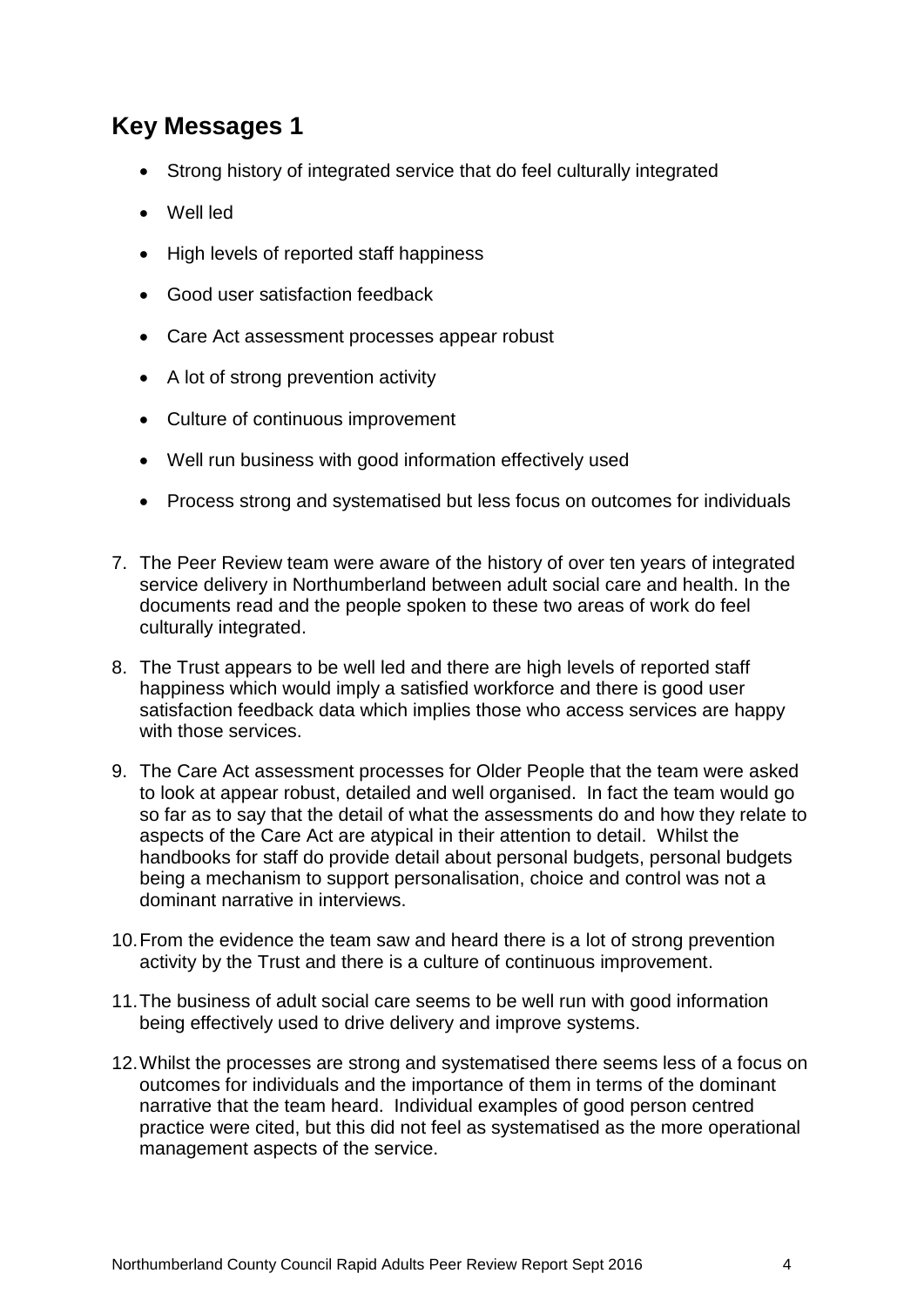#### **Key Messages 2**

- There is the opportunity to create a dominant narrative that focusing on outcomes for those who use services
- What is the long term IT/information system strategy?
- Given ACO Plans next year have all opportunities for changing ways of working been investigated
- Given the positive position there is an opportunity to break into new territory for outcomes that people want
- 13.The peer review team were confident of the effort and focus in the organisation on systems and process to be efficient and effective. The improvement opportunity would appear to be to create a dominant narrative that focuses on outcomes for those who use services.
- 14.The team wondered what the long term information technology strategy is for Northumbria Healthcare Trust and the Council. A clear vision and direction will be required to over the coming years to ensure information and data is able to be shared between adult social care and health so that staff can make positive and informed decisions for service users. The organisation(s) may wish to reflect on how they are to achieve this challenging task.
- 15.Given the Accountable Care Organisation (ACO) Plans required for next year (2017) the peer review team wondered if all opportunities for changing ways of working have been investigated and if so what are these.
- 16.The story of the Trust is a positive one and the team feel that there is still an opportunity to break into new territory for the delivery of outcomes that people want.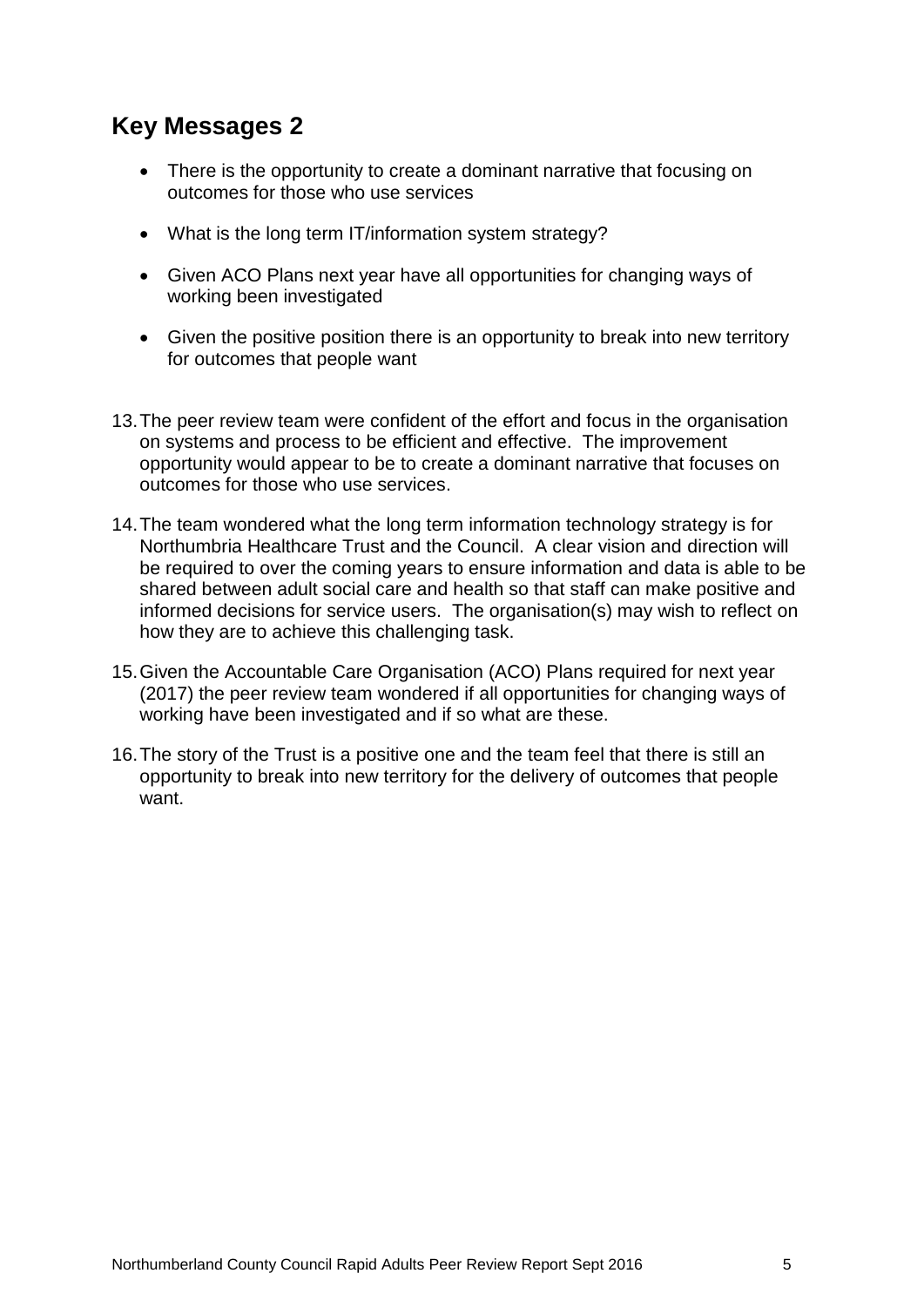#### **Assessment process**

- Appears to be Care Act compliant but consider whether this is balanced with the spirit of the Act
	- $\triangleright$  The system does not easily lend itself to personalised approaches and choice and control
	- $\triangleright$  Seek to embed this in future developments
- Could be more focused on strengths rather than defects
- Needs to be more proportionate and less repetitive
- Reconsider your need for paper files
- Consider consolidating skills sets at front end of call handling to include screening and information and advice
- Adopt a more consistent approach to safeguarding referrals from partner agencies
- Consider how other agencies could be more effectively used to undertake Section 42 enquires on behalf of the Council
- 17.The assessment work the peer review team were asked to look at very much appears to be Care Act compliant but you should consider whether this is balanced with the spirit of the Act. From what the team saw and heard the systems you have set up do not appear to easily lend themselves to personalised approaches and choice and control. We recommend that you seek to embed this in future developments.
- 18.The assessment forms we saw could be more focused on strengths rather than defects and they do need to be more proportionate and less repetitive to make them easier to use for staff and users. This is something you are aware of.
- 19.The team heard that paper files were still being used in some areas and you should reconsider your need for these.
- 20.Consider consolidating skills sets at the front end of call handling to include screening and information and advice.
- 21.Adopt a more consistent approach to safeguarding referrals from partner agencies. Whilst the open referral system encourages partner agencies to pass on information the review team suggests that you might want to consider how you are assured that the views of the adult at risk are sought at the earliest opportunity and routinely included in the referral information. Embedding a question in referral forms about what the adult wants may go some way to support partners in adopting a Making Safeguarding Personal (MSP) approach and emphasises their roles and responsibilities prior to making an alert.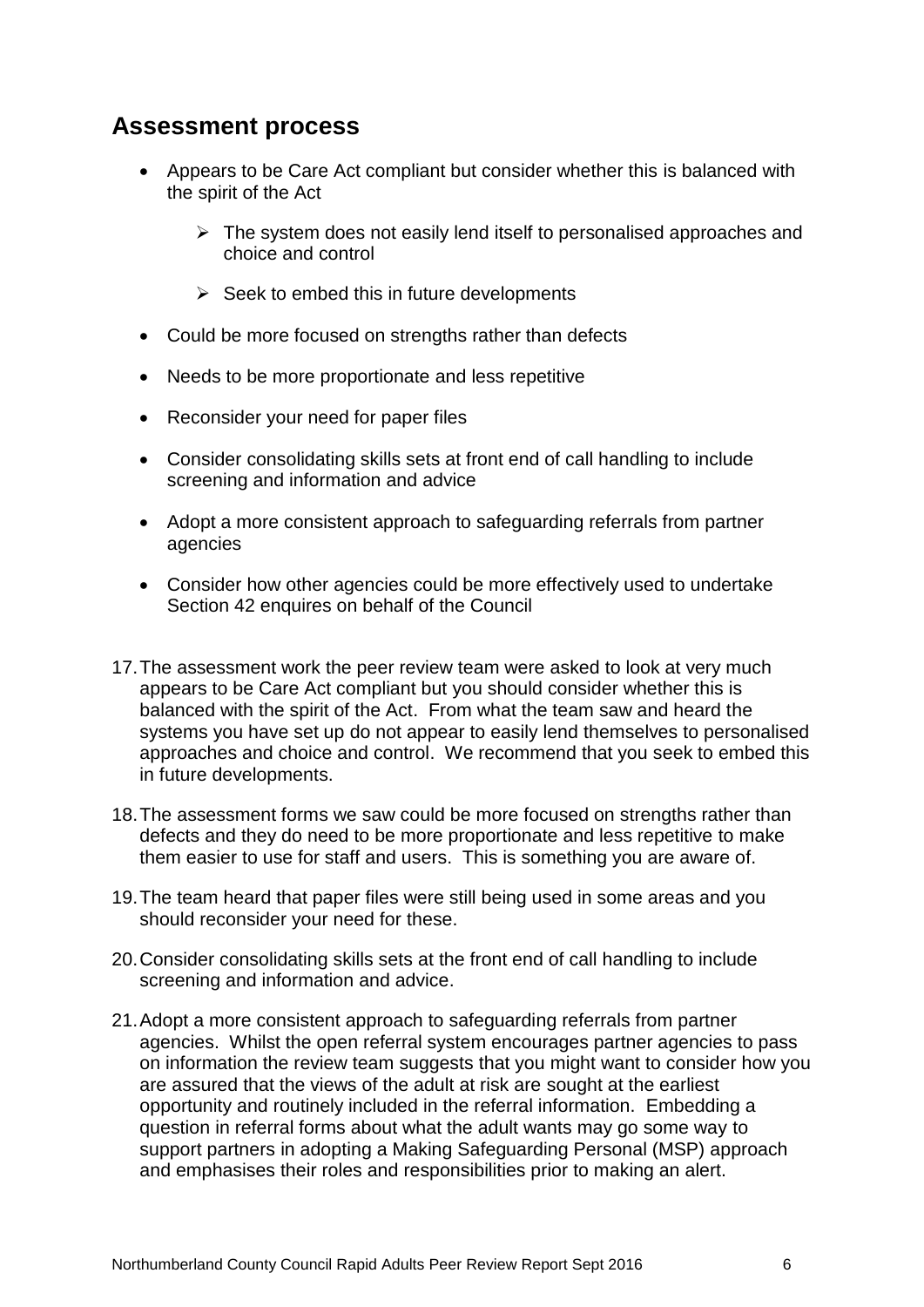22.Consider how other agencies could be more effectively used to undertake Section 42 enquires on behalf of the Council. The Safeguarding Adults Procedural Framework Ten Step Summary procedures reflect the statutory guidance in relation to who can carry out an enquiry. However to increase the likelihood of positive outcomes the team thought further consideration might usefully be given to determine who is best placed (from a range of agencies) to undertake a safeguarding enquiry.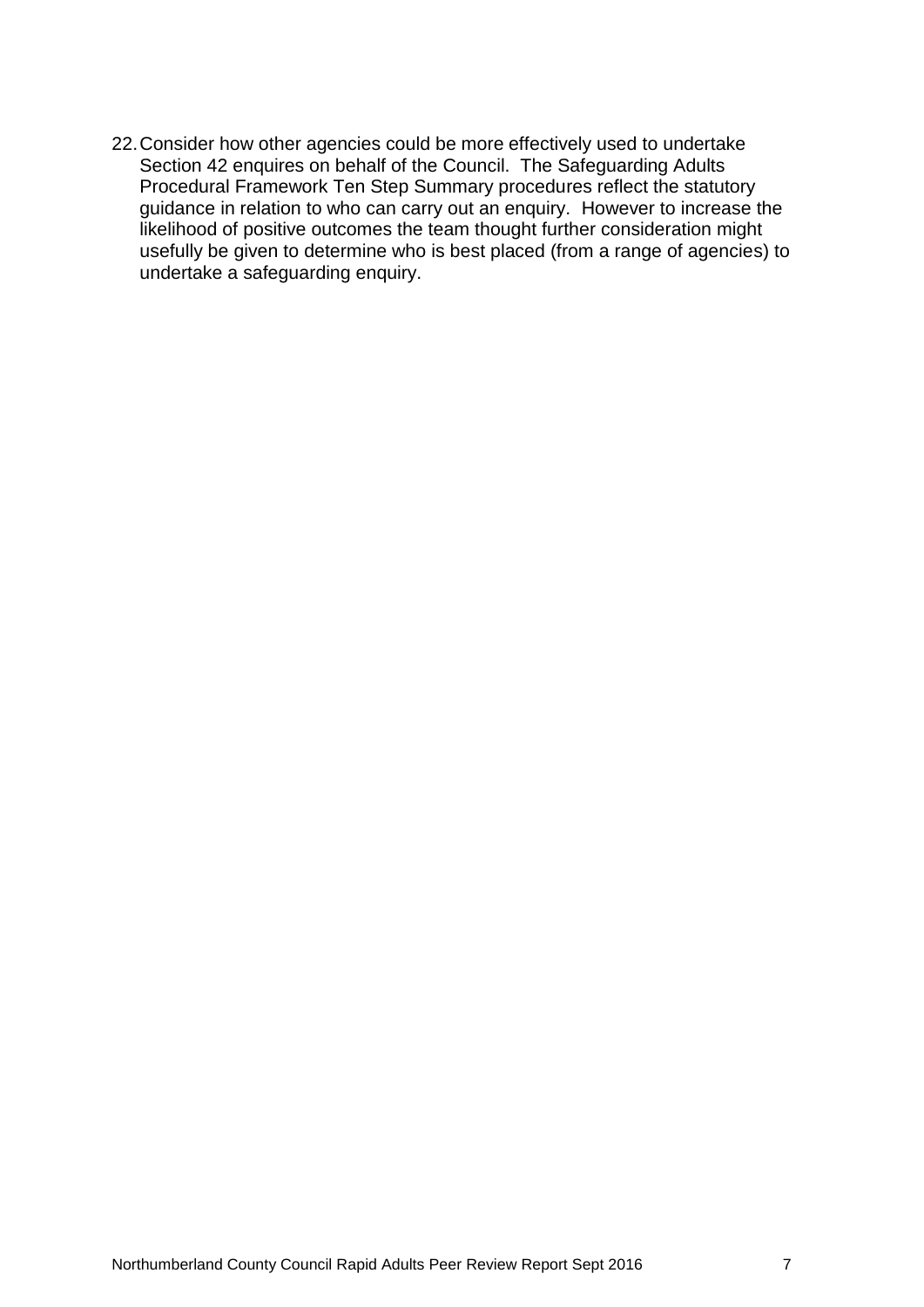#### **Other Issues**

- Consider if it is the right model to have self-funders only able to access care through Council contracts
- The issue of capacity of domiciliary care in rural areas
- Consider a consistent approach to the information supplied to users after an assessment because this appears to differ depending on whether CHC or Care Act
- 23.We were told of a current issue in part of the County that home care providers are declining to provide services to private payers because they need all their available capacity to meet their obligations under the Council contract. This means that some people are having Care Act needs assessments simply as a mechanism for getting a service which they are not able to purchase directly. In the parts of the County affected by this, the Council is not currently achieving the Care Act objective of developing a sustainable care markets for all users, including those who fund their own care, and this is leading to unnecessary demands on its needs assessment function.
- 24.The issue of the capacity of domiciliary care in rural areas was raised consistently throughout our time in Northumberland. The scope of the review precluded the opportunity to explore the full range of approaches that have been taken to support the market, including commissioning for outcomes rather than tasks and the use of Individual Service Fund approaches to try and drive some flexibility of delivery. Direct Payments may allow people to make better use of Personal Assistants and other employment approaches.
- 25.While the Council's partnership arrangements have enabled it to develop a common process and set of documentation for needs assessment and care and support planning across social care and NHS Continuing Health Care (CHC), assessments of eligibility for CHC are separate from this, and the competed decision support tools are not being shared with service users in the same way as other documentation.. In the view of the peer team you should consider a consistent approach to this, taking advantage of the opportunities offered by your partnership arrangements to develop a consistent set of operating standards that transcend the varied approaches and requirements of predecessor organisations.